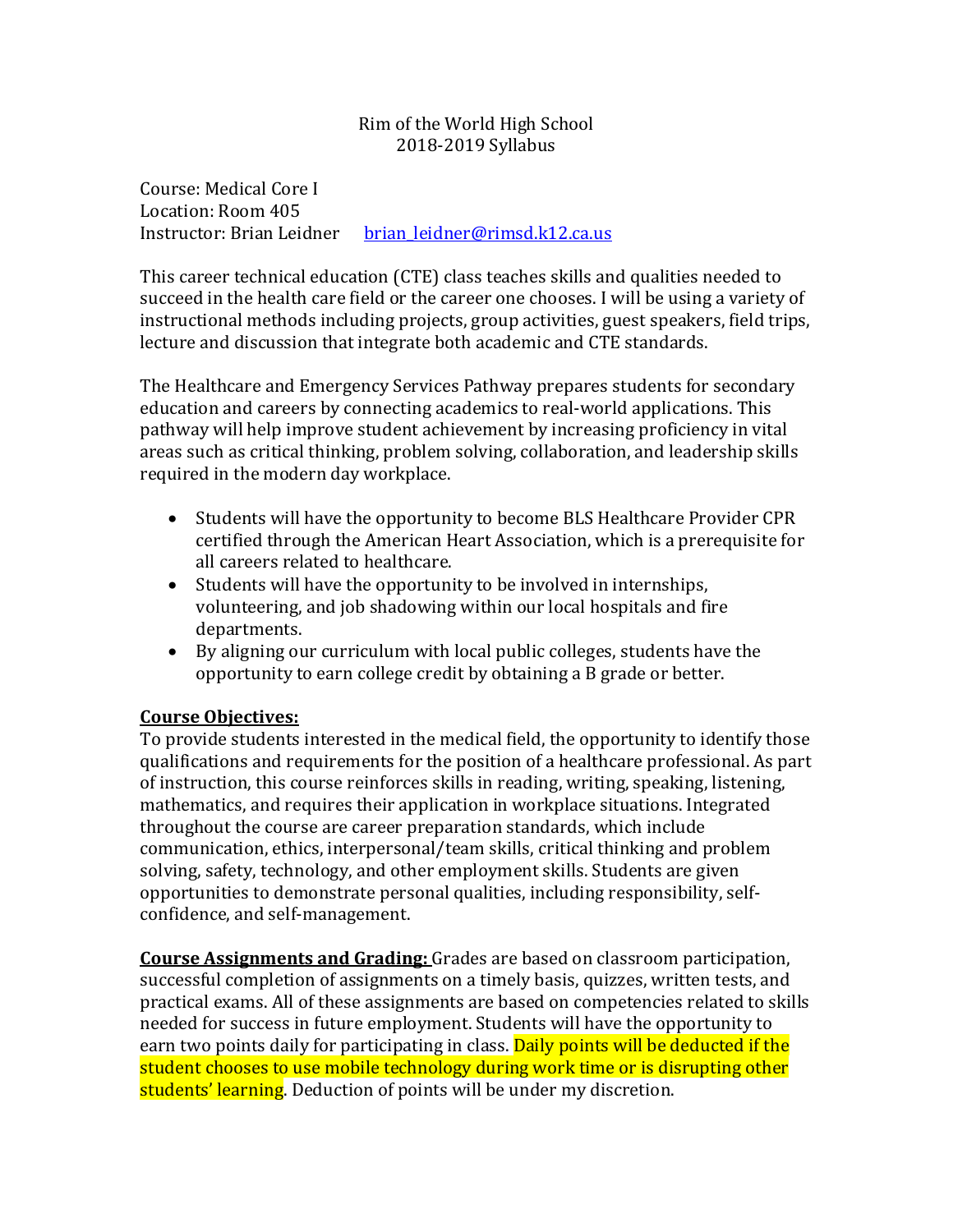Grades are based as follows:

A= 100% - 88% B= 87% - 78% C= 77% - 68% D= 67% - 58%

30% Quiz/Test 30% Daily Participation 20% Assignments 20% Other

### **RULES & EXPECTATIONS**

### 1. **Treat the teacher and your classmates with respect.**

- 2. Remember all school rules apply.
- 3. Always come to class prepared.
- 4. You are tardy if you fail to break the plane of the door before the bell starts to ring.
- 5. If you miss class, it is YOUR responsibility to find out what you have missed.
- 6. Missing assignments will become zeros and will have a significant effect on the final grade.
- 7. Your name is required on all instructional materials and product work.
- 8. Cheating in this class includes looking at a classmate's paper during a test, talking during a test, and turning in another person's work.
- 9. Information in my class is college prep or college level work. Make the most of the opportunity.
- 10. This class can be very technical; you must pay close attention to details in order to be successful.
- 11. If you must leave the room, ask permission.
- 12. Use equipment the way it was meant to be used and only with permission from the teacher.
- 13. There are certain times when note taking is strongly recommended.
	- a. When information is being written on the board.
	- b. When a process is being demonstrated that you will have to repeat.
	- c. When an assignment is being given.
- 14. Remember to use tools for learning and nothing else.
- 15. Grades are earned through a variety of learning activities including daily attendance, participation and performance, Journal contents and appearance, tests and quizzes, projects, assignments and homework.
- 16. Students are required to get permission each time they wish to use their cell phone.
- 17. Students will earn 2 participation points each day by doing the following:
	- a. are in class
	- b. work only on the assigned class work when told to do so.
	- c. maintain their Medical Journal
	- d. clean up their assigned area
	- e. push in their chair
	- f. come to class on time

This class is designed to be a fun and unique learning experience! Be positive, be safe, and we will learn. I look forward to working with you.

Sincerely,

Brian Leidner